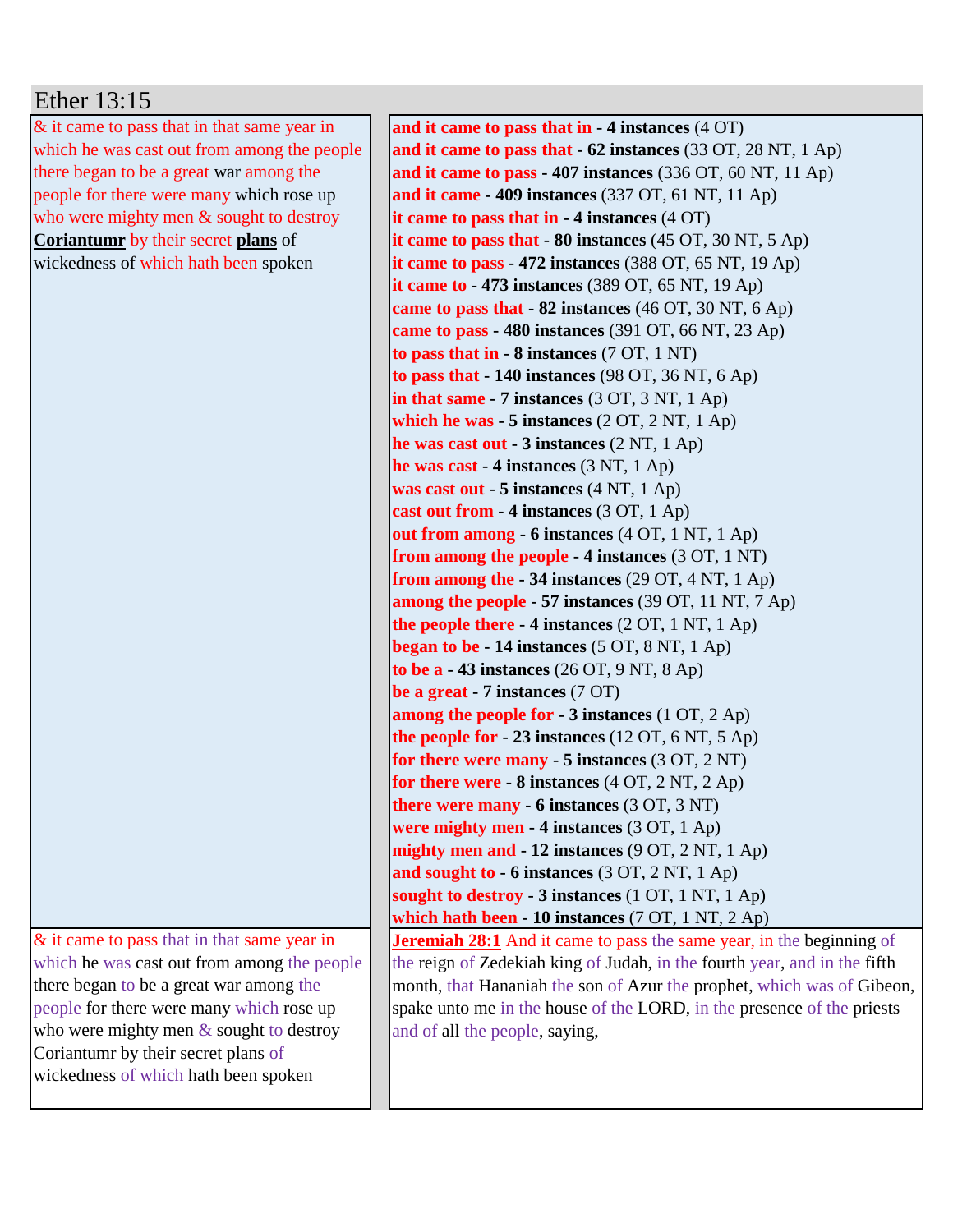| $&$ it came to pass that in that same year in  | <b>2 Samuel 3:6</b> And it came to pass, while there was war between the       |
|------------------------------------------------|--------------------------------------------------------------------------------|
| which he was cast out from among the people    | house of Saul and the house of David, that Abner made himself strong           |
| there began to be a great war among the        | for the house of Saul.                                                         |
| people for there were many which rose up       |                                                                                |
| who were mighty men $&$ sought to destroy      |                                                                                |
| Coriantumr by their secret plans of            |                                                                                |
| wickedness of which hath been spoken           |                                                                                |
|                                                |                                                                                |
| $\&$ it came to pass that in that same year in | John 11:49 And one of them, named Caiaphas, being the high priest that         |
| which he was cast out from among the people    | same year, said unto them, Ye know nothing at all,                             |
| there began to be a great war among the        |                                                                                |
| people for there were many which rose up       |                                                                                |
| who were mighty men $\&$ sought to destroy     |                                                                                |
| Coriantumr by their secret plans of            |                                                                                |
| wickedness of which hath been spoken           |                                                                                |
|                                                |                                                                                |
| & it came to pass that in that same year in    | <b>John 18:13</b> And led him away to Annas first; for he was father in law to |
| which he was cast out from among the people    | Caiaphas, which was the high priest that same year.                            |
| there began to be a great war among the        |                                                                                |
| people for there were many which rose up       |                                                                                |
| who were mighty men $&$ sought to destroy      |                                                                                |
| Coriantumr by their secret plans of            |                                                                                |
| wickedness of which hath been spoken           |                                                                                |
|                                                |                                                                                |
| $\&$ it came to pass that in that same year in | <b>Jeremiah 28:17</b> So Hananiah the prophet died the same year in the        |
| which he was cast out from among the people    | seventh month.                                                                 |
| there began to be a great war among the        |                                                                                |
| people for there were many which rose up       |                                                                                |
| who were mighty men $&$ sought to destroy      |                                                                                |
| Coriantumr by their secret plans of            |                                                                                |
| wickedness of which hath been spoken           |                                                                                |
|                                                |                                                                                |
| & it came to pass that in that same year in    | Acts 1:2 Until the day in which he was taken up, after that he through         |
| which he was cast out from among the people    | the Holy Ghost had given commandments unto the apostles whom he                |
| there began to be a great war among the        | had chosen:                                                                    |
| people for there were many which rose up       |                                                                                |
| who were mighty men & sought to destroy        |                                                                                |
| Coriantumr by their secret plans of            |                                                                                |
| wickedness of which hath been spoken           |                                                                                |
|                                                |                                                                                |
|                                                |                                                                                |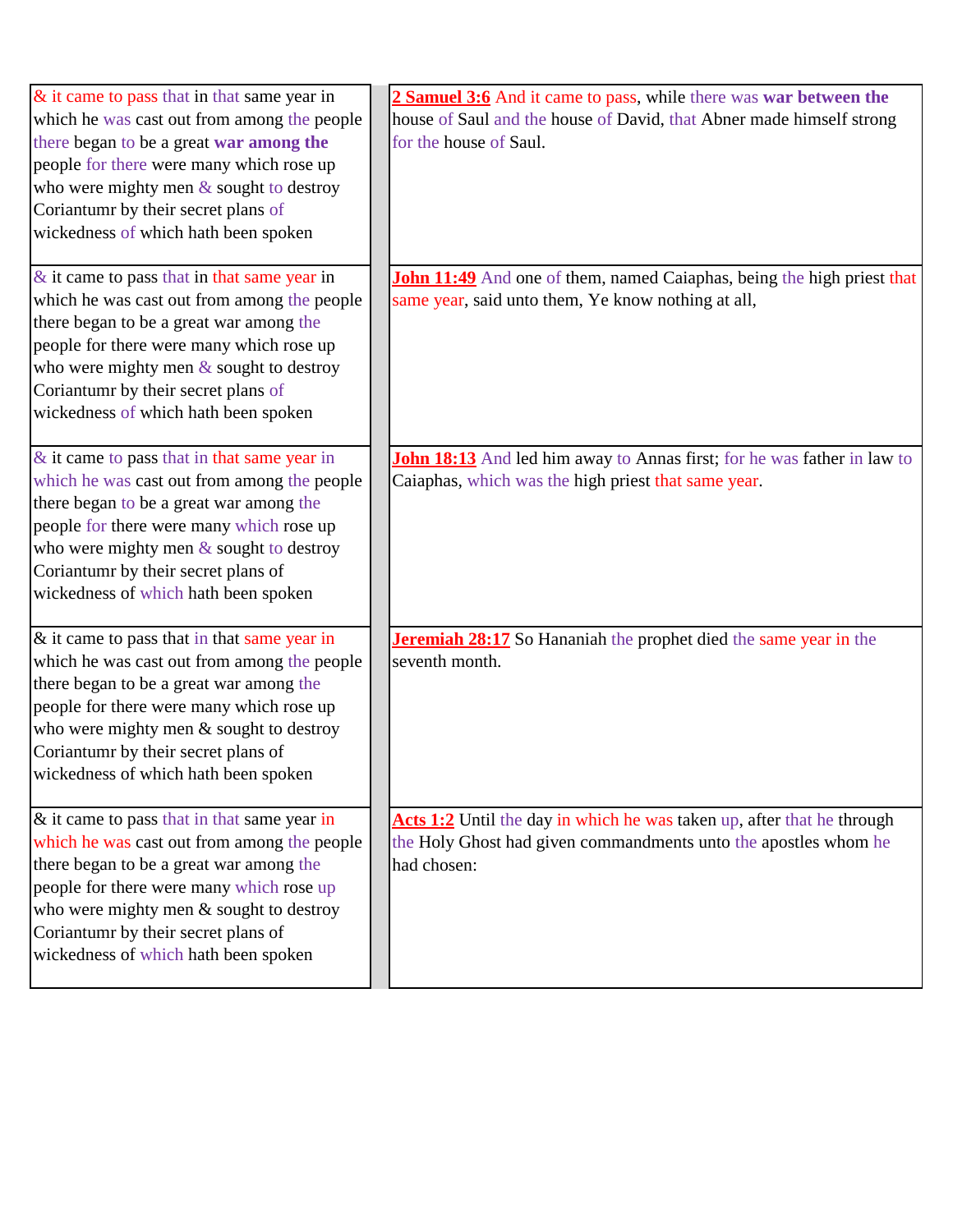| & it came to pass that in that same year in<br>which he was cast out from among the people<br>there began to be a great war among the<br>people for there were many which rose up<br>who were mighty men & sought to destroy<br>Coriantumr by their secret plans of<br>wickedness of which hath been spoken      | <b>1 Corinthians 11:23</b> For I have received of the Lord that which also I<br>delivered unto you, That the Lord Jesus the same night in which he was<br>betrayed took bread:                                                                                       |
|------------------------------------------------------------------------------------------------------------------------------------------------------------------------------------------------------------------------------------------------------------------------------------------------------------------|----------------------------------------------------------------------------------------------------------------------------------------------------------------------------------------------------------------------------------------------------------------------|
| $\&$ it came to pass that in that same year in<br>which he was cast out from among the people<br>there began to be a great war among the<br>people for there were many which rose up<br>who were mighty men $&$ sought to destroy<br>Coriantumr by their secret plans of<br>wickedness of which hath been spoken | <b>Revelation 12:13</b> And when the dragon saw that he was cast unto the<br>earth, he persecuted the woman which brought forth the man child.                                                                                                                       |
| $&$ it came to pass that in that same year in<br>which he was cast out from among the people<br>there began to be a great war among the<br>people for there were many which rose up<br>who were mighty men & sought to destroy<br>Coriantumr by their secret plans of<br>wickedness of which hath been spoken    | <b>Deuteronomy 2:14</b> And the space in which we came from<br>Kadeshbarnea, until we were come over the brook Zered, was thirty and<br>eight years; until all the generation of the men of war were wasted out<br>from among the host, as the LORD sware unto them. |
| $\&$ it came to pass that in that same year in<br>which he was cast out from among the people<br>there began to be a great war among the<br>people for there were many which rose up<br>who were mighty men $&$ sought to destroy<br>Coriantumr by their secret plans of<br>wickedness of which hath been spoken | <b>Isaiah 24:13</b> When thus it shall be in the midst of the land among the<br>people, there shall be as the shaking of an olive tree, and as the gleaning<br>grapes when the vintage is done.                                                                      |
| $\&$ it came to pass that in that same year in<br>which he was cast out from among the people<br>there began to be a great war among the<br>people for there were many which rose up<br>who were mighty men & sought to destroy<br>Coriantumr by their secret plans of<br>wickedness of which hath been spoken   | 2 Samuel 3:1 Now there was long war between the house of Saul and<br>the house of David: but David waxed stronger and stronger, and the<br>house of Saul waxed weaker and weaker.                                                                                    |